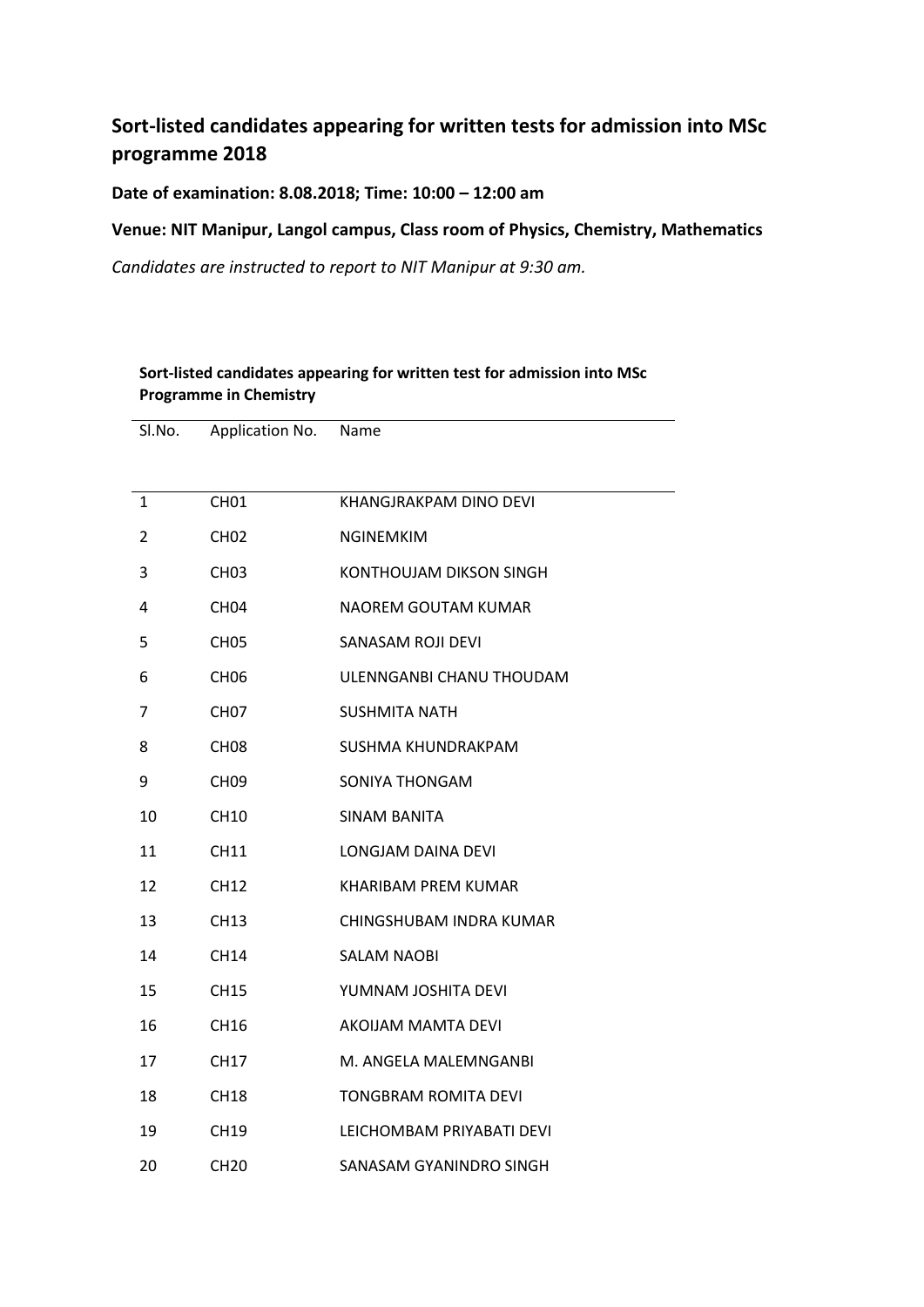| 21  | CH <sub>21</sub> | RK. GYANEL SINGH       |
|-----|------------------|------------------------|
| 22  | CH <sub>22</sub> | MISS. FARIDA ALAM      |
| -23 | CH <sub>23</sub> | TENSUBAM GOBIN SINGH   |
| -24 | CH <sub>24</sub> | AHEIBAM ARUNIPAMA DEVI |
| 25  | CH <sub>25</sub> | <b>IJEN KANGABAM</b>   |
|     |                  |                        |

## **Sort-listed candidates appearing for written test for admission into MSc Programme in Physics**

| 1  | PH <sub>01</sub> | KONJENGBAM PUJA LUXMI DEVI |
|----|------------------|----------------------------|
| 2  | <b>PH02</b>      | ANJU POTSANGBAM            |
| 3  | <b>PH03</b>      | NAOREM DEBIKA DEVI         |
| 4  | <b>PH04</b>      | <b>BABYJINA OKRAM</b>      |
| 5  | <b>PH05</b>      | N. BIDYAPANI CHANU         |
| 6  | PH <sub>06</sub> | LAISHRAM SAVIOURNA CHANU   |
| 7  | <b>PH07</b>      | LAISHRAM SARODA DEVI       |
| 8  | PH <sub>08</sub> | <b>GOPESHOR KARAM</b>      |
| 9  | <b>PH09</b>      | THOKCHOM MAYABATI DEVI     |
| 10 | PH <sub>10</sub> | RAJKUMARI SANATHOI         |
| 11 | <b>PH11</b>      | <b>SUSMITA SALAM</b>       |
| 12 | PH12             | LAISHRAM LILLY DEVI        |
| 13 | <b>PH13</b>      | LONGJAM NGANGBA MEITEI     |
| 14 | <b>PH14</b>      | TEKCHAM BIBINASH DEVI      |
| 15 | <b>PH15</b>      | L PRIYABATI DEVI           |
| 16 | <b>PH16</b>      | <b>WAHENGBAM GEETABALI</b> |
| 17 | <b>PH17</b>      | <b>BHUMIKA THOUDAM</b>     |
| 18 | <b>PH18</b>      | ANGOM LAXMI DEVI           |
| 19 | PH19             | S. MIRANDA DEVI            |
| 20 | <b>PH20</b>      | AHEIBAM BOYCHA MEITEI      |
| 21 | <b>PH21</b>      | KARISHMA ARAMBAM           |
| 22 | <b>PH22</b>      | LAXMI OINAM                |
| 23 | <b>PH23</b>      | HIJAM KANGLEICHA LUWANG    |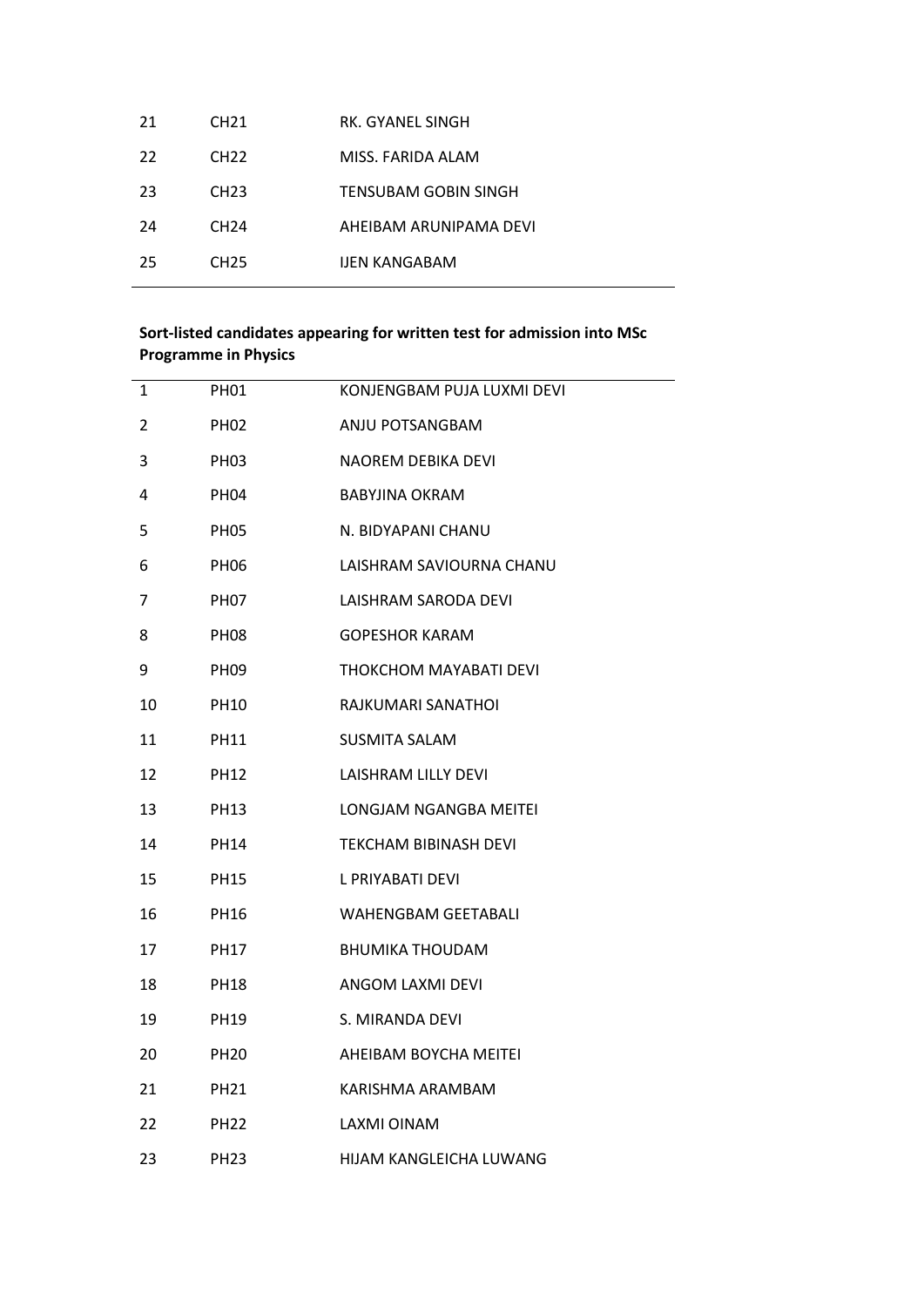| 24 | <b>PH24</b> | RAJKUMAR AMARJIT SINGH       |
|----|-------------|------------------------------|
| 25 | <b>PH25</b> | <b>CHIROM KUNJARANI DEVI</b> |
| 26 | <b>PH26</b> | KONTOUJAM BIBEKANANDA SINGH  |
| 27 | <b>PH27</b> | AMOM UMAKANTA SINGH          |
| 28 | <b>PH28</b> | <b>ELANGBAM JUBILA DEVI</b>  |
| 29 | <b>PH29</b> | <b>IROM RATANA DEVI</b>      |
| 30 | <b>PH30</b> | <b>BABYCHA WANGJAM</b>       |
| 31 | <b>PH31</b> | <b>HENAM CELINA DEVI</b>     |
| 32 | <b>PH32</b> | KHUMUJAM IRENBALA DEVI       |
| 33 | <b>PH33</b> | R.K. NEELAMANI SINGH         |
| 34 | <b>PH34</b> | N. ROJEN SINGH               |
| 35 | <b>PH35</b> | <b>JENIS THONGAM</b>         |
| 36 | <b>PH36</b> | <b>MAIBAM MIRARANI DEVI</b>  |
| 37 | <b>PH37</b> | SOUGAIJAM RAMACHANDRA SINGH  |
| 38 | <b>PH38</b> | THIYAM COCOC SINGH           |
| 39 | <b>PH39</b> | <b>MAISNAM YOIHENBA</b>      |
| 40 | PH40        | <b>LEITANTHEM SARDA DEVI</b> |
| 41 | PH41        | <b>BINDIYA DEVI AHEIBAM</b>  |
| 42 | <b>PH42</b> | NAOREM HIYANGAMBI DEVI       |
| 43 | <b>PH43</b> | K SANTHALEMBI DEVI           |
|    |             |                              |

## **Sort-listed candidates appearing for written test for admission into MSc Programme in Mathematics**

| 1. | <b>MA01</b> | <b>HUYAM LAKSHMI DEVI</b> |
|----|-------------|---------------------------|
| 2. | <b>MA02</b> | ATHOKPAM SAIYONBA         |
| 3. | MA03        | LEITANTHEM BABINA DEVI    |
| 4. | MA04        | KOIJAM POOJA DEVI         |
| 5. | MA05        | KHOMDRAM ALISH DEVI       |
| 6. | MA06        | YOHENBA SOIBAM            |
| 7. | MA07        | <b>JIN RAMSHAN</b>        |
| 8. | <b>MA08</b> | NINGTHOUJAM NIRUPAMA DEVI |